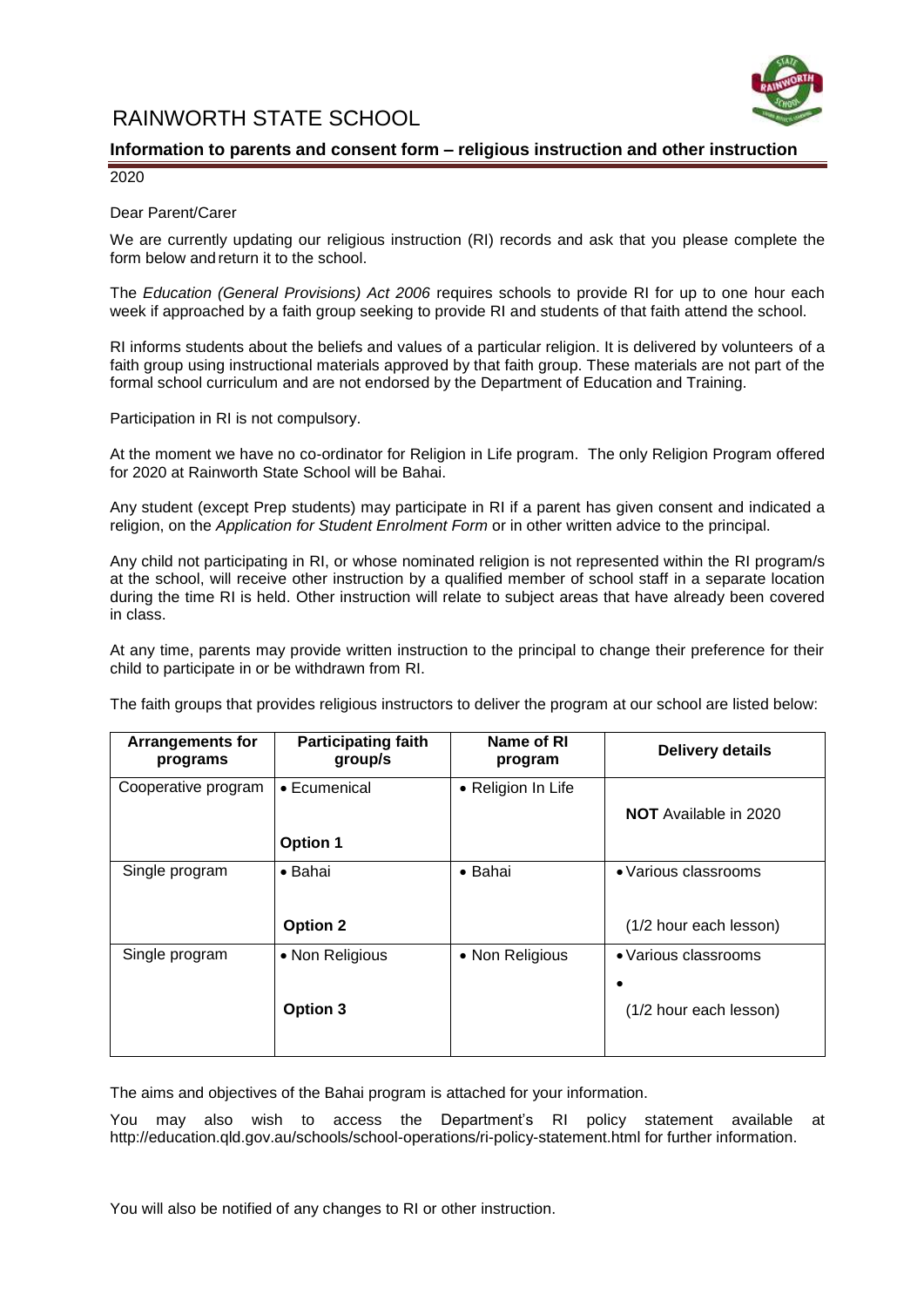

# **Information about Religious Instruction**

Revised: October 2019

## **Bahá'í EDUCATION CLASSES**

Bahá'í education classes will continue to be offered at Rainworth State School this year. These classes are based on the teachings of Bahá'u'lláh, the founder of the Baha'i Faith. The emphasis of these classes is on learning to think, reflect and to apply spiritual principles to the life of the individual and society. They are based on a strong belief in the nobility of all human beings and that every child is a "mine rich in gems of inestimable value". These "gems" are spiritual qualities or virtues such as unity, kindness, love, justice, truthfulness and service. These qualities are explored in the class through the consideration and memorisation of a quote from the Baha'i Writings concerning the particular quality or virtue, and engaging in a range of activities (prayer, song, story, drama, cooperative games and art) to assist each child understand and apply the spiritual quality to his/her lives.

While inspired by the principles and ideals of the Bahá'í Faith, Bahá'í education classes are not classes of religious indoctrination. The moral principles they seek to impart are applicable to people of all faiths, and the personal beliefs of the children and their families will be respected at all times.